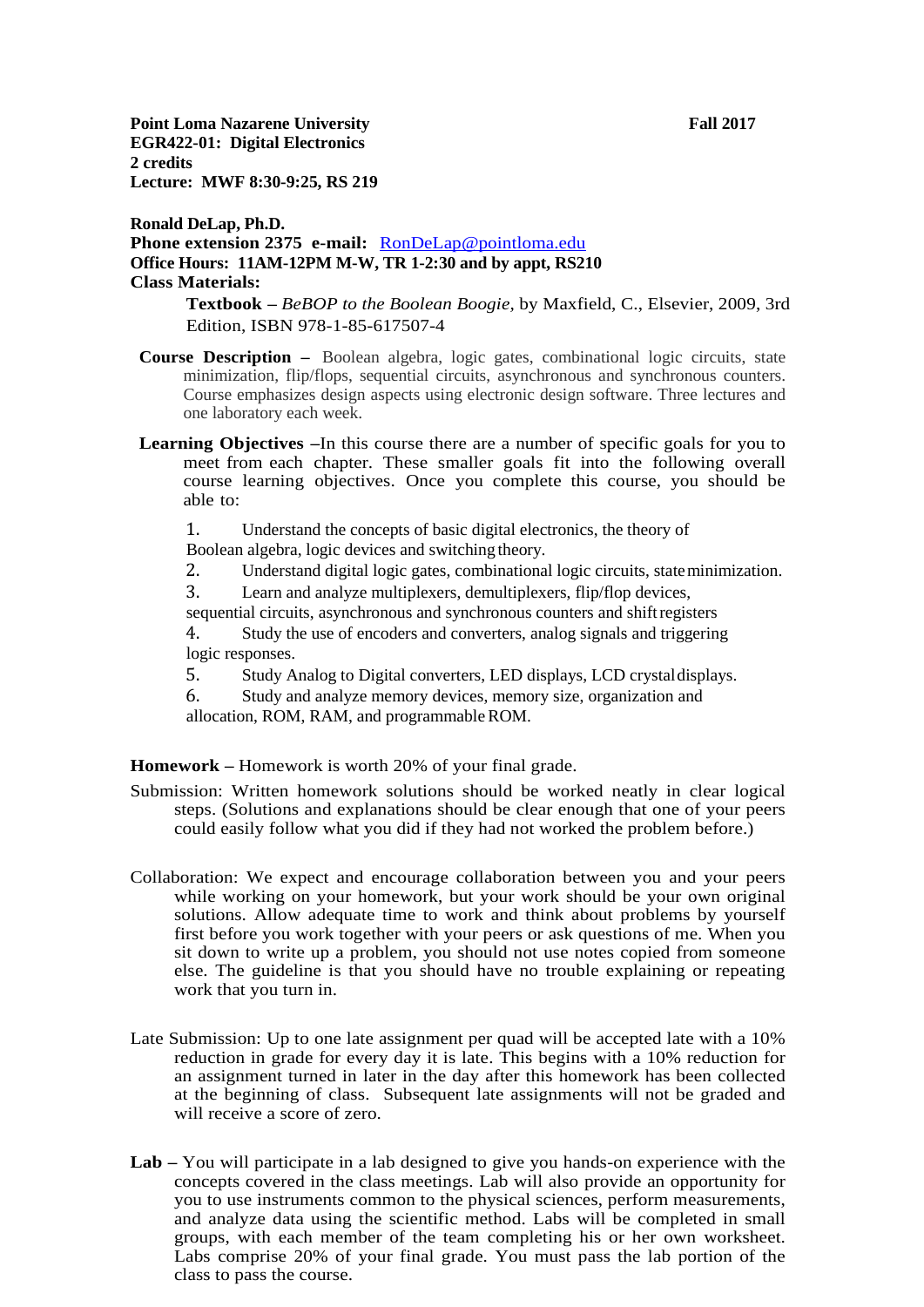- Late Submission: Up to one laboratory assignment per quad will be accepted late with a 10% reduction in grade for every day it is late. This begins with a 10% reduction for an assignment turned in later in the day after the subsequent lab has begun. Subsequent late assignments will not be graded and will receive a score of zero.
- **Exams –** Examinations will be given in class, which count toward 40% of your final grade, consisting of two midterms (20% each). The final exam is comprehensive and counts for 20% of your grade. Exams will be closed book. Partial credit will be given for correct reasoning at any step of the problem, but only if it is communicated clearly enough for me to understand. For problems that call for a solution or explanation, no credit will be given for an answer alone; the method or reasoning must also be shown.
- Late/missed exam and final policy: A missed exam or final will be scored as a zero unless there are extenuating circumstances approved by the instructor. Exams may not be missed due to travel and other personal reasons without prior approval from the instructor.

# **Final Grades – The grade you earn in this course is based on the following scale:**

**100%-92% A, 92%-89% A-,** 

**89%-87% B+, 87%-82% B, 82%-79% B-,**

**79%-77% C+, 77%-72% C, 72%-69% C-,** 

**69%-67% D+, 67%-60% D, 60%-55% D-.**

The points you receive during the course are weighted accordingly:

homework: 20%, labs: 20%, exams (2): 40%, final exam: 20%.

### **The final exam will be given on Wednesday, Dec 13 at 7:30-10AM.**

#### **University Mission:**

Point Loma Nazarene University exists to provide higher education in a vital Christian community where minds are engaged and challenged, character is modeled and formed, and service is an expression of faith. Being of Wesleyan heritage, we strive to be a learning community where grace is foundational, truth is pursued, and holiness is a way of life.

#### **Department Mission:**

The Physics and Engineering Department at PLNU provides strong programs of study in the fields of Physics and Engineering. Our students are well prepared for graduate studies and careers in scientific and engineering fields. We emphasize a collaborative learning environment which allows students to thrive academically, build personal confidence, and develop interpersonal skills. We provide a Christian environment for students to learn values and judgment, and pursue integration of modern scientific knowledge and Christian faith.

#### **Attendance:**

Attendance is expected at each class session. In the event of an absence you are responsible for the material covered in class and the assignments given that day.

Regular and punctual attendance at all classes is considered essential to optimum academic achievement. If the student is absent from more than 10 percent of class meetings, the faculty member can file a written report which may result in de-enrollment. If the absences exceed 20 percent, the student may be de-enrolled without notice until the university drop date or, after that date, receive the appropriate grade for their work and participation. See [http://catalog.pointloma.edu/content.php?catoid=24&navoid=1581#Class\\_Attendance](http://catalog.pointloma.edu/content.php?catoid=24&navoid=1581#Class_Attendance) in the Undergraduate Academic Catalog.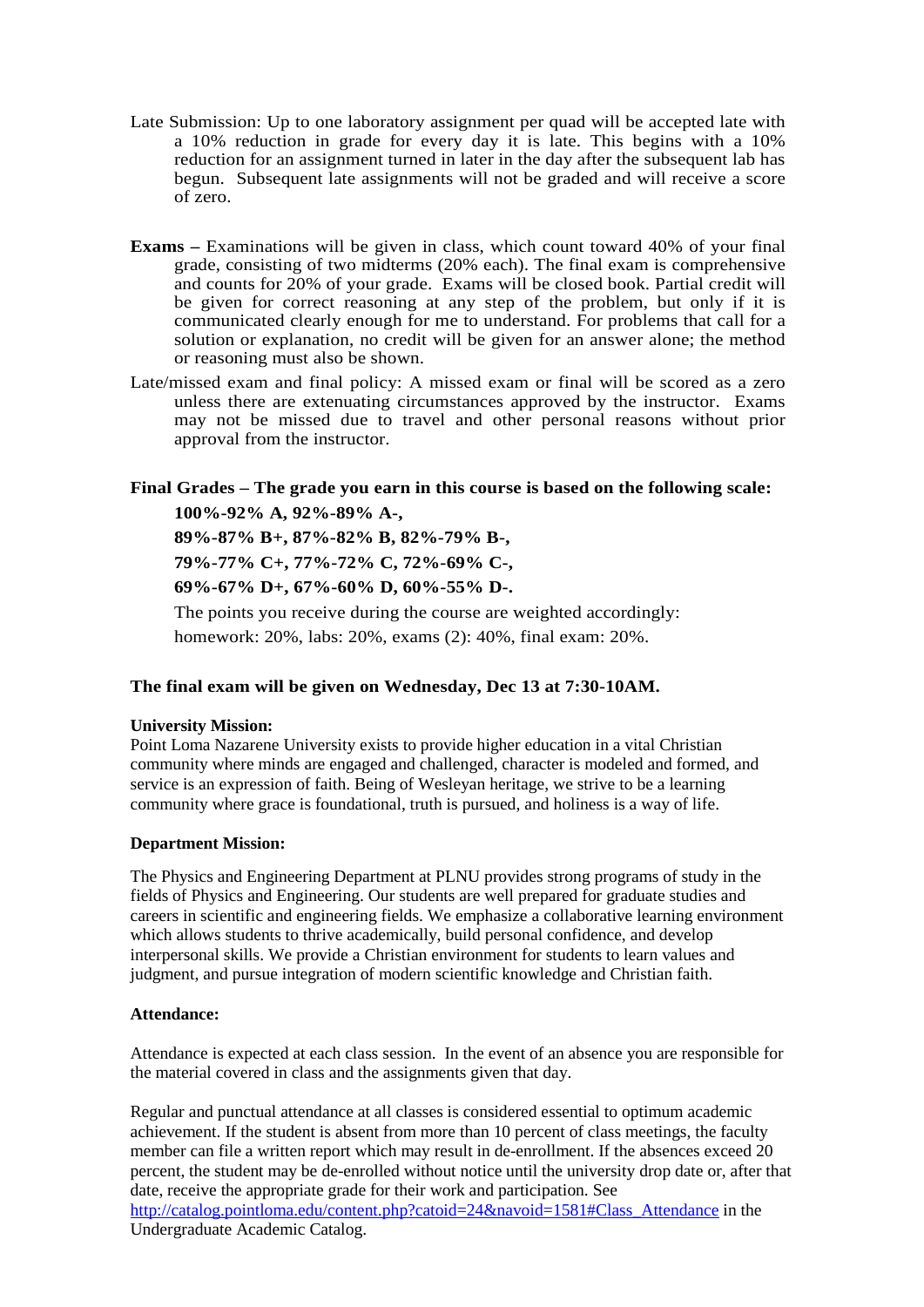#### **Class Enrollment:**

It is the student's responsibility to maintain his/her class schedule. Should the need arise to drop this course (personal emergencies, poor performance, etc.), the student has the responsibility to follow through (provided the drop date meets the stated calendar deadline established by the university), not the instructor. Simply ceasing to attend this course or failing to follow through to arrange for a change of registration (drop/add) may easily result in a grade of F on the official transcript.

#### **Academic Accommodations:**

If you have a diagnosed disability, please contact PLNU's Disability Resource Center (DRC) within the first two weeks of class to demonstrate need and to register for accommodation by phone at 619-849-2486 or by e-mail at [DRC@pointloma.edu.](mailto:DRC@pointloma.edu) Se[e Disability Resource Center](http://www.pointloma.edu/experience/offices/administrative-offices/academic-advising-office/disability-resource-center) for additional information. For more details see the PLNU catalog: [http://catalog.pointloma.edu/content.php?catoid=24&navoid=1581#Academic\\_Accommodation](http://catalog.pointloma.edu/content.php?catoid=24&navoid=1581#Academic_Accommodations) [s](http://catalog.pointloma.edu/content.php?catoid=24&navoid=1581#Academic_Accommodations) 

Students with learning disabilities who may need accommodations should discuss options with the instructor during the first two weeks of class.

#### **Academic Honesty:**

Students should demonstrate academic honesty by doing original work and by giving appropriate credit to the ideas of others. Academic dishonesty is the act of presenting information, ideas, and/or concepts as one's own when in reality they are the results of another person's creativity and effort. A faculty member who believes a situation involving academic dishonesty has been detected may assign a failing grade for that assignment or examination, or, depending on the seriousness of the offense, for the course. Faculty should follow and students may appeal using the procedure in the university Catalog. See

[http://catalog.pointloma.edu/content.php?catoid=24&navoid=1581#Academic\\_Honesty](http://catalog.pointloma.edu/content.php?catoid=24&navoid=1581#Academic_Honesty) for definitions of kinds of academic dishonesty and for further policy information.

#### **Final Exam: Date and Time:**

The final exam date and time is set by the university at the beginning of the semester and may not be changed by the instructor. This schedule can be found on the university website and in the course calendar. No requests for early examinations will be approved. Only in the case that a student is required to take three exams during the same day of finals week, is an instructor authorized to consider changing the exam date and time for that particular student.

#### **Copyright Protected Materials:**

Point Loma Nazarene University, as a non-profit educational institution, is entitled by law to use materials protected by the US Copyright Act for classroom education. Any use of those materials outside the class may violate the law.

#### **Credit Hour:**

In the interest of providing sufficient time to accomplish the stated course learning outcomes, this class meets the PLNU credit hour policy for a 2 unit class delivered over 15 weeks. Specific details about how the class meets the credit hour requirements can be provided upon request.

**FERPA Policy** As a student at Point Loma, you have a legal right to privacy as outlined in the federal FERPA (Family Educational Rights and Privacy Act) legislation. See Policy Statements for full text.